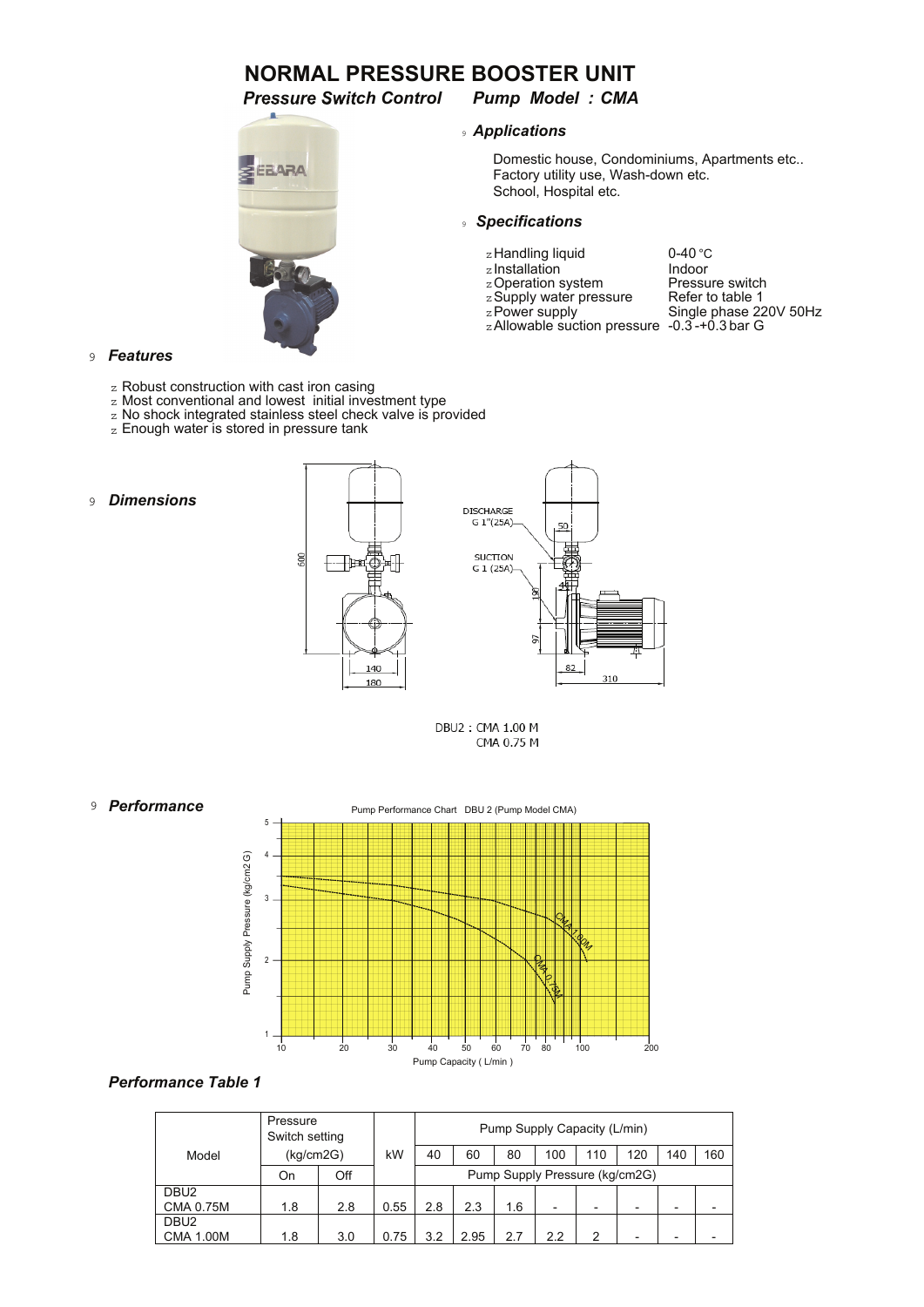# **NORMAL PRESSURE BOOSTER UNIT**

*Pressure Switch Control Pump Model : CDXM*



### <sup>9</sup> *Applications*

Domestic house, Condominiums, Apartments etc.. Factory utility use, Wash - down etc. School, Hospital etc.

### <sup>9</sup> *Specifications*

- zHandling liquid  $0-40^{\circ}$ C<br>zInstallation by Indoor
- 
- 
- 
- zAllowable suction pressure -0.3- +0.3bar G

zInstallation Indoor<br>
zOperation system Pressure switch<br>
zSupply water pressure Refer to table 2 zOperation system Pressure switch z Supply water pressure Refer to table 2 zPower supply Single phase 220V 50Hz

### 9 *Features*

- z Most conventional and lowest initial investment type
- z No shock integrated stainless steel check valve is provided
- z Clean water supply with all stainless steel material
- z High efficiency
- **z** Enough water is stored in pressure tank
- 9 *Dimensions*





DBU2: CDXM 70/07 CDXM 90/10 CDXM 120/12



### *Performance Table 2*

|                   | Pressure<br>Switch setting<br>kg/cm2G) |     |      | Pump Supply Capacity (L/min) |     |                                |                          |                          |                          |     |     |  |  |  |
|-------------------|----------------------------------------|-----|------|------------------------------|-----|--------------------------------|--------------------------|--------------------------|--------------------------|-----|-----|--|--|--|
| Model             |                                        |     | kW   | 40                           | 60  | 80                             | 100                      | 110                      | 120                      | 140 | 160 |  |  |  |
|                   | Off<br>On                              |     |      |                              |     | Pump Supply Pressure (kg/cm2G) |                          |                          |                          |     |     |  |  |  |
| DBU <sub>2</sub>  |                                        |     |      |                              |     |                                |                          |                          |                          |     |     |  |  |  |
| <b>CDXM 70/07</b> | 1.6                                    | 2.6 | 0.55 | 2.6                          | 2.3 | 2.1                            | $\overline{\phantom{0}}$ | $\overline{\phantom{0}}$ | $\overline{\phantom{0}}$ |     |     |  |  |  |
| DBU <sub>2</sub>  |                                        |     |      |                              |     |                                |                          |                          |                          |     |     |  |  |  |
| CDXM 90/10        | 1.8                                    | 2.8 | 0.75 | 2.8                          | 2.6 | 2.3                            | 2.0                      | 1.85                     |                          |     |     |  |  |  |
| <b>DBU</b>        |                                        |     |      |                              |     |                                |                          |                          |                          |     |     |  |  |  |
| CDXM 120/12       | 1.8                                    | 2.8 | 0.9  | 3                            | 2.8 | 2.65                           | 2.5                      | 2.4                      | 2.3                      | 2.1 | 1.9 |  |  |  |